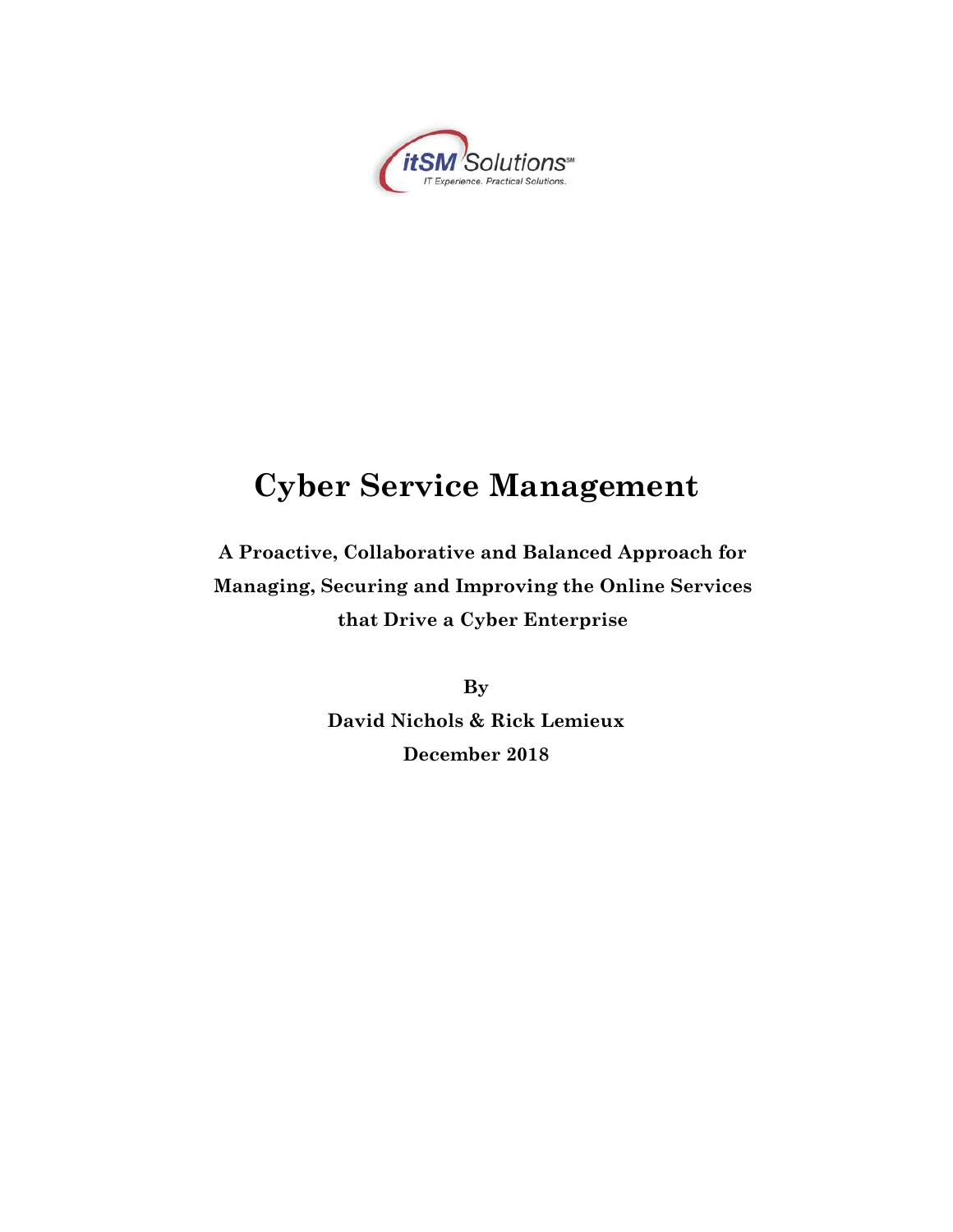Operationalizing Cyber Service Management Across an Enterprise and its Supply Chain

### *Copyright and Trademark Notice*

Copyright © 2018 itSM Publishing. itSM Solutions® is a Registered Trademark of itSM Solutions LLC. ITIL ® is a Registered Trademark, and a Registered Community Trademark of the Axelos, and is registered in the U.S. Patent and Trademark Office and is used here by itSM Solutions LLC under license from and with the permission of Axelos (Trademark License No. 0002). Other product names mentioned in this guide may be trademarks or registered trademarks of their respective companies.

#### *Notice of Rights / Restricted Rights Legend*

All rights reserved. No title or ownership of this document, any portion thereof, or its contents is transferred. No part of this document may be reproduced, stored in a retrieval system, or transmitted in any form or by any means, electronic, mechanical, photocopying, recording, or otherwise without the prior written permission of itSM Solutions LLC. Reproduction prohibitions do not apply to this document when reproduced for noncommercial use, or to excerpts or quotes for use in reviews or attributed quotes in other works of any type as allowed for in copyright law. For additional information, please contact:

itSM Solutions LLC 742 Mink Ave #135 Murrells Inlet South Carolina, 29576 401-480-5872 Web http://www.itsmsolutions.com

#### *Notice of Liability*

This guide is distributed "As Is," without warranty of any kind, either express or implied, respecting the content of this guide, including but not limited to implied warranties for the guide's quality, performance, merchantability, or fitness for any particular purpose. Neither the authors, nor itSM Solutions LLC, its dealers or distributors shall be liable with respect to any liability, loss or damage caused or alleged to have been caused directly or indirectly by the contents of this whitepaper.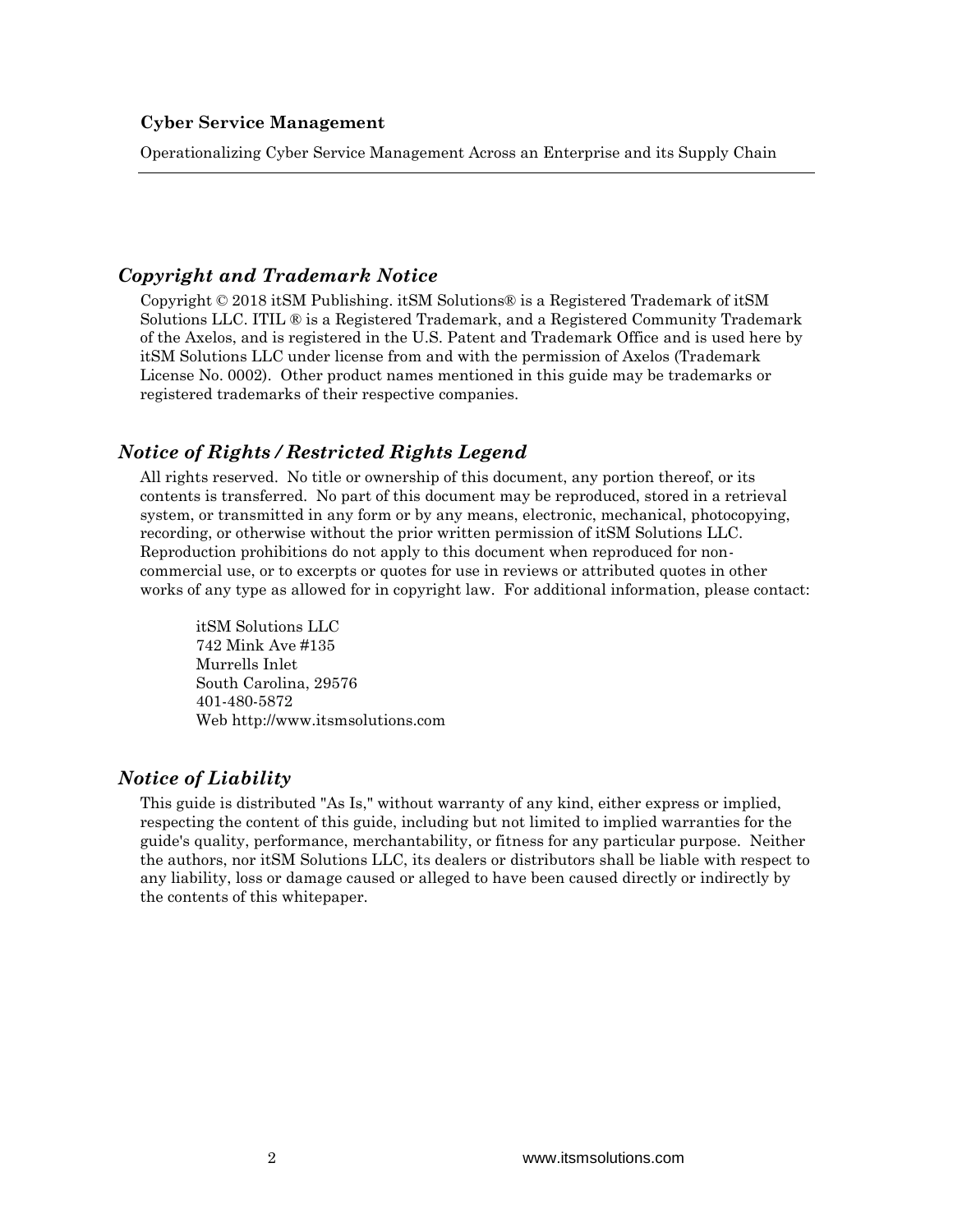Operationalizing Cyber Service Management Across an Enterprise and its Supply Chain

Three things are certain in today's business world: first, **cyber services** are now at the center of all businesses; second, business is a moving target and third businesses are under attack from those trying to steal the critical information companies rely on for daily business operations and revenue generation.

The demand for a proactive, collaborative and balanced approach for managing, securing and improving digital assets and cyber services across stakeholders, supply chains, functions, markets, and geographies has never been greater.

Cyber services are fundamental to corporate success, and cyber service decisions, like all other business decisions, must consider both the value and risk the service will contribute to the customer experience. In-light of this, a solid, sound business case for cyber investments requires mature business, and risk judgment. Unfortunately, there are no shortcuts to developing maturity or to developing judgment – both take time and experience. There is only one way to gain traction in these circumstances and that is to apply the collective experience of all stakeholders in the pursuit and execution of a single customer experience strategy. In this case the integrated whole is much greater than the sum of the individual parts.

To support this new cyber service business model, enterprises must adopt and adapt a best practice approach to **Cyber Service Management (CSM).** The CSM program must deliver a proactive, collaborative and balanced approach for adopting and adapting the incremental improvements necessary to manage & improve the cost, quality, compliance, security, risk and business continuity of a cyber service portfolio.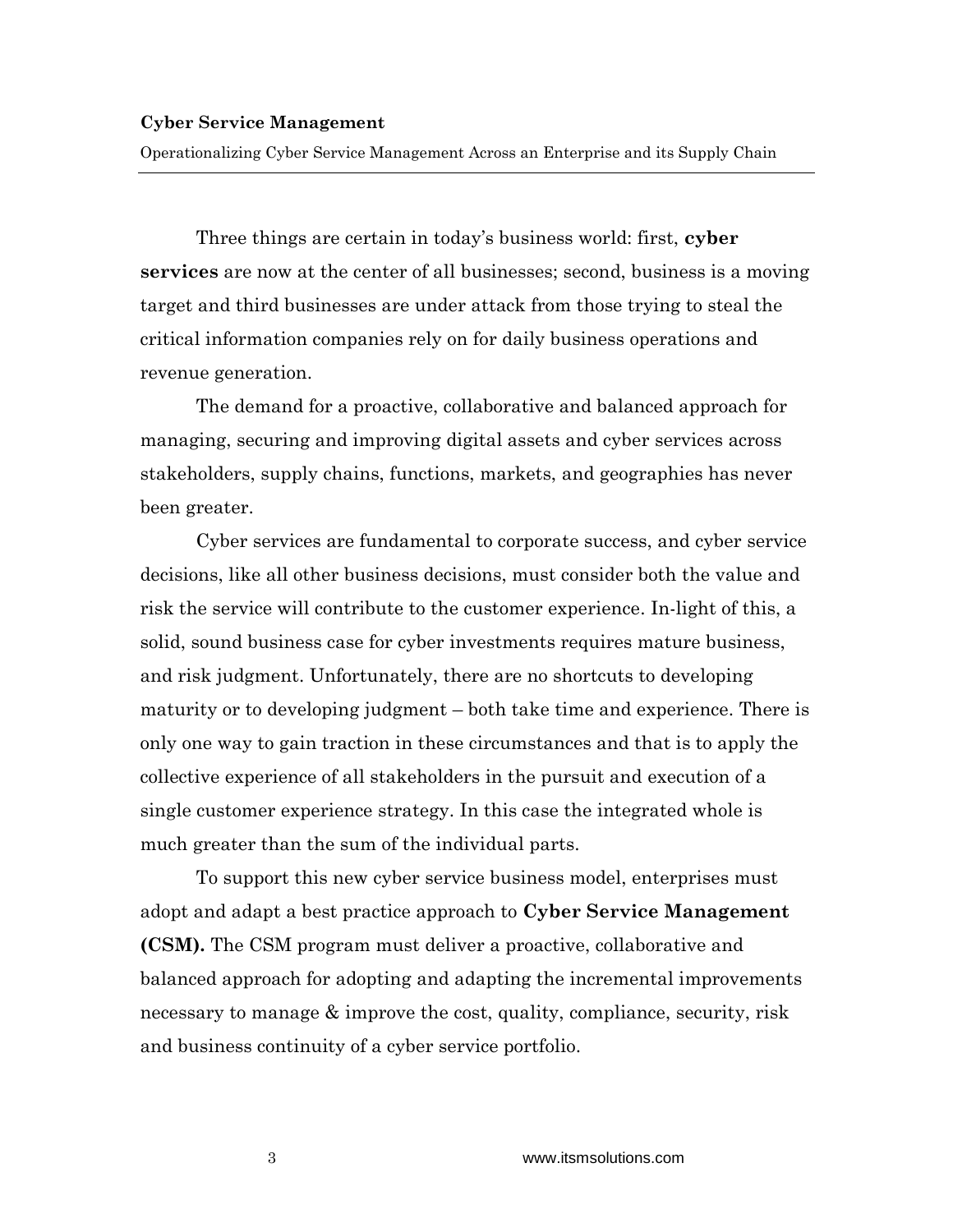Operationalizing Cyber Service Management Across an Enterprise and its Supply Chain

#### *Shaping the Future – Cyber Service Management (CSM)*

Before an enterprise can adopt and adapt a CSM program, it must demonstrate three main characteristics; an unambiguous understanding of their customer's need, repeatable processes to ensure consistency of execution, and the ability to innovate in a structured manner.

To achieve an unambiguous understanding of the customer's needs, enterprises must, in a structured repeatable manner, define and categorize the enterprise process, technology and capability requirements. The next step is to compare these requirements to the existing environment to understand what it will take to achieve and manage the required capability. The provider must do this in the context of governance based on enterprise goals and achievement measured against expected outcomes.

Repeatable processes are required to ensure consistency of execution. This is critical because day-to-day business processes rely so much on embedded technology that failure to execute consistently directly impacts the enterprise's ability to deliver its products or services.

Finally, the enterprise must develop a utility grade delivery platform and practice management model that is capable of supporting emerging utility-based architectures and applications such as Real Time Infrastructure (RTI), Service Oriented Architecture (SOA) and Software as a Service (SaaS). The delivery platform provides the portal through which the enterprise receives its business enabling technology. The enterprise brokers those services irrespective of their source, internal or external. Therefore, the enterprise can deliver utility grade, business-aligned services as needed, and manage technology investments and innovation in a structured manner.

Underpinning all of this is the need for a model that helps identify what services need to be sourced internally and what services can be sourced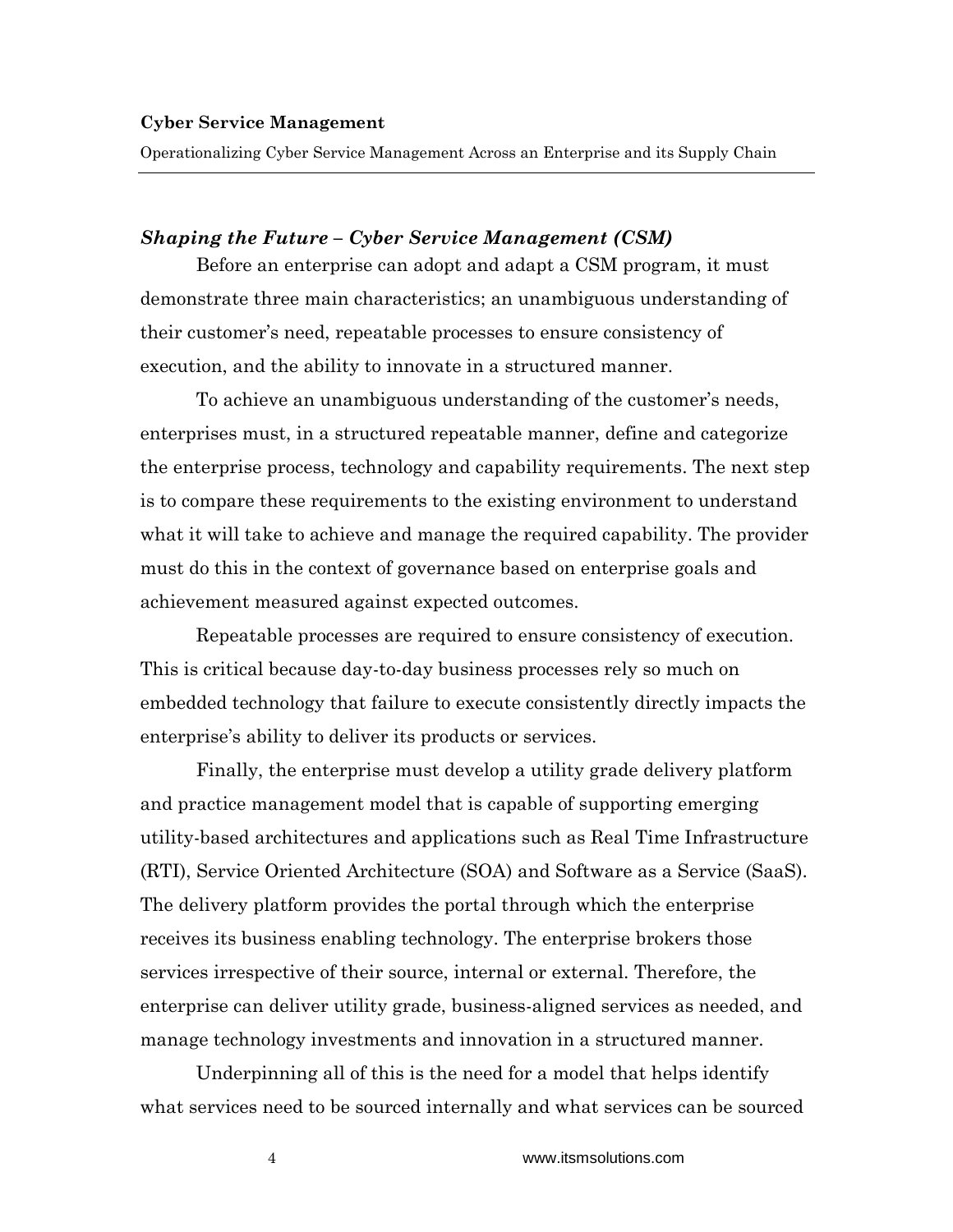Operationalizing Cyber Service Management Across an Enterprise and its Supply Chain

externally. This model will provide the guidance the enterprise needs to classify the services and processes that are critical to quality service delivery and differentiation in the marketplace (See Figure 1). The internally sourced services are prime candidates for investment, as they are critical to the success of the business. The business may source other activities according to the capability of the enterprise using established sourcing policies and guidelines such as Carnegie-Mellon's eSCM capability model.





#### *Frameworks, Methods & Standards*

To support this new CSM model, enterprises need to transform the traditional Business – IT paradigm from one focused on technological value to one focused on value delivered to the customer. This service provider paradigm encompasses widely accepted best practice frameworks, methodologies and standards focused around managing the cost, quality, compliance, security, risk and business continuity of the organization's cyber services portfolio.

Today, enterprises are presented with a wide variety of cyber service best practice options (See Figure 2) each being promoted as the "silver bullet"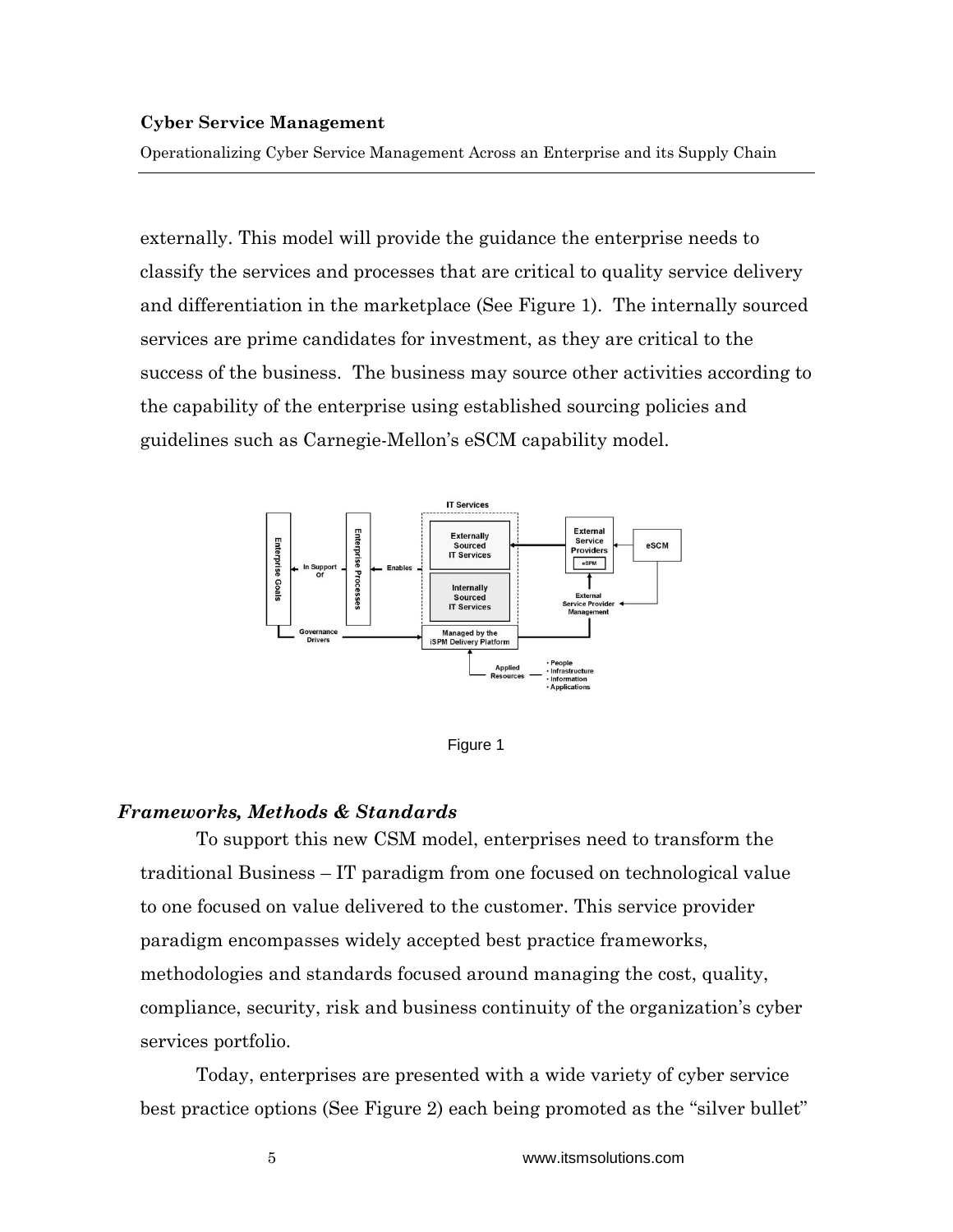Operationalizing Cyber Service Management Across an Enterprise and its Supply Chain

to enabling the secure agile enterprise. Over the years, frameworks, methodologies and standards from Axelos, ISACA, NIST and ISO have led the way to help organizations operationalize the controls and management systems for effective CSM. Most recently, the Cloud Security Alliance, Security Innovations and the Institute for Digital Transformation have been added to the list for their work in cloud security, software and application security and digital transformation organizational readiness.

When examined carefully, one discovers that there is some overlap between these frameworks, models and standards. So, while created from different viewpoints, they all address a similar set of enterprise business problems. The result is a mish-mash of framework's, methods and standards designed to support the end game of a delivering a proactive, collaborative and balanced approach for managing, improving and securing an enterprise cyber services portfolio.

### *itSM Solutions CSM Model*

The itSM Solutions CSM model integrates eight best practice capabilities in support of operationalizing an enterprise CSM program.

| <b>CSM Capability</b>           | <b>Framework, Standard or Methodology</b>     |
|---------------------------------|-----------------------------------------------|
| Cybersecurity                   | <b>NIST Cybersecurity Framework</b>           |
| Cyber Enterprise Readiness      | Digital Enterprise Readiness Framework        |
| <b>Cloud Security</b>           | <b>Cloud Security Alliance Framework</b>      |
| Cyber Resilience                | <b>RESILIA Cyber Resilience Framework</b>     |
| <b>Cyber Service Management</b> | <b>ITIL Service Management Framework</b>      |
| Cyber Governance                | <b>COBIT 5 Governance Framework</b>           |
| Software & Application Security | Software & Application Testing Methodology    |
| <b>Cyber Project Management</b> | <b>PRINCE2 Project Management Methodology</b> |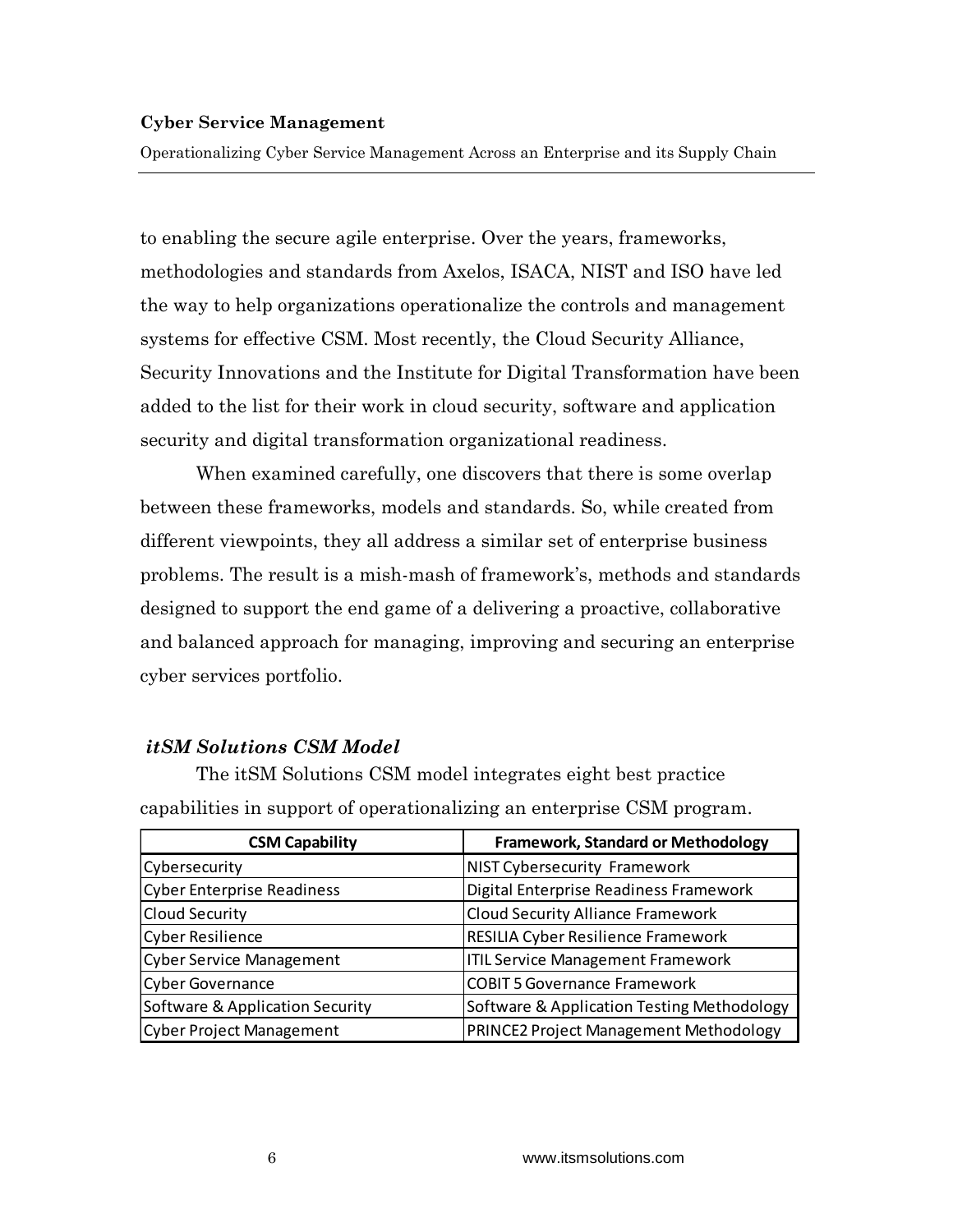Operationalizing Cyber Service Management Across an Enterprise and its Supply Chain

**NIST & NICE Cyber Security Frameworks** provides guidance and training's on how to proactively manage and improve a cyber service portfolio in terms of cybersecurity risk and workforce development.

**Digital Enterprise Readiness Framework** provides guidance and training's on how to manage and improve a cyber business in terms of operational sustainability, organizational agility, strategic agility, and operating in a disruptive culture.

**Cloud Security Alliance Framework** provides guidance and trainings on a practical and actionable approach to adopt the cloud paradigm safely and securely

**ITIL Service Management Framework** provides guidance and training's on how to proactively manage and improve a cyber service portfolio in terms of agility, development, operations, cost, quality and compliance.

**RESILIA™ Cyber Resilience Framework** provides guidance and training's on how to proactively manage and improve a cyber service portfolio in terms of business resiliency and recovery.

**COBIT Governance Framework** provides guidance and training's on how to proactively manage and improve a cyber service portfolio in terms of risk policies and controls.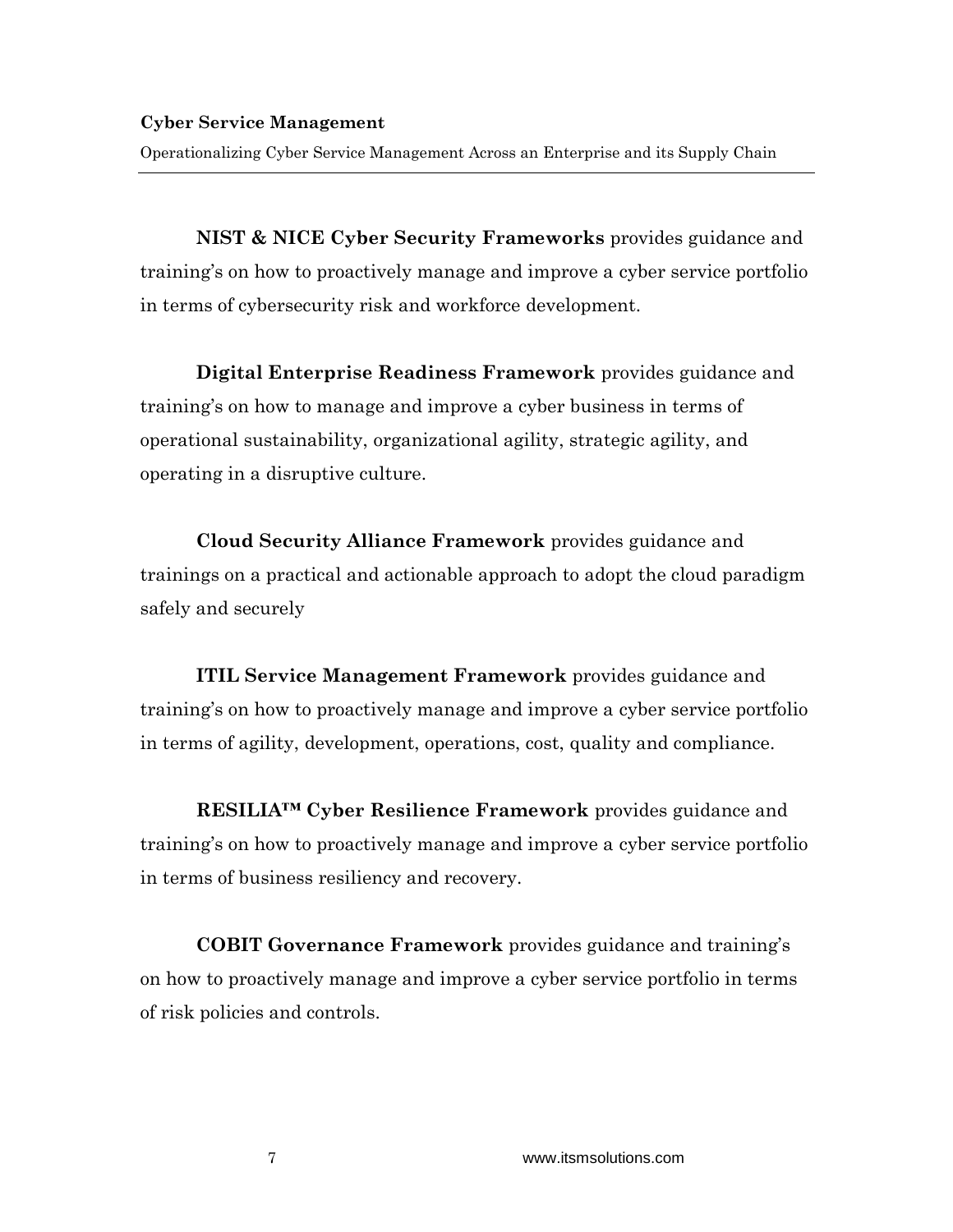Operationalizing Cyber Service Management Across an Enterprise and its Supply Chain

### **Software & Application Testing Methodology** provides guidance

and training's on how to make software systems and applications safer regardless of their operating environment (web, IoT, Cloud)

### **PRINCE 2 Project Management Methodology** provide guidance

and training's on how enterprises can improve the success of its cyber service projects by using knowledge and techniques that result in a desired business outcome.

### *itSM Solutions – CSM Training & Mentoring Program*

Listed below is a five-phase approach to acquiring the best practice trainings and skills to operationalize an enterprise CSM program.

| <b>Phase 1 - Executive Team Training</b> |  |  |
|------------------------------------------|--|--|
|------------------------------------------|--|--|

| <b>Organization Role</b>                                                            | ∣Objective <sup>∣</sup>                                                                                       | <b>Training Programs</b>                                                                               |
|-------------------------------------------------------------------------------------|---------------------------------------------------------------------------------------------------------------|--------------------------------------------------------------------------------------------------------|
| CEO, CFO, CIO, CISO CRO,<br>CCO, PMO Director, SMO<br>Director, Governance Director | To help the executive<br>team understand the<br>benefits associated<br>with operationalizing a<br>CSM program | <b>CSM Executive Overview</b><br><b>CSM Executive Simulations</b><br><b>Digital Readiness Training</b> |

itSM's CSM executive training and simulation services are designed to help the executive team to:

- **Understand** the benefits of adopting an CSM program
- **Understand** the value of Digital Readiness
- **Secure** funding for the CSM program
- **Select** a leadership team to drive the CSM program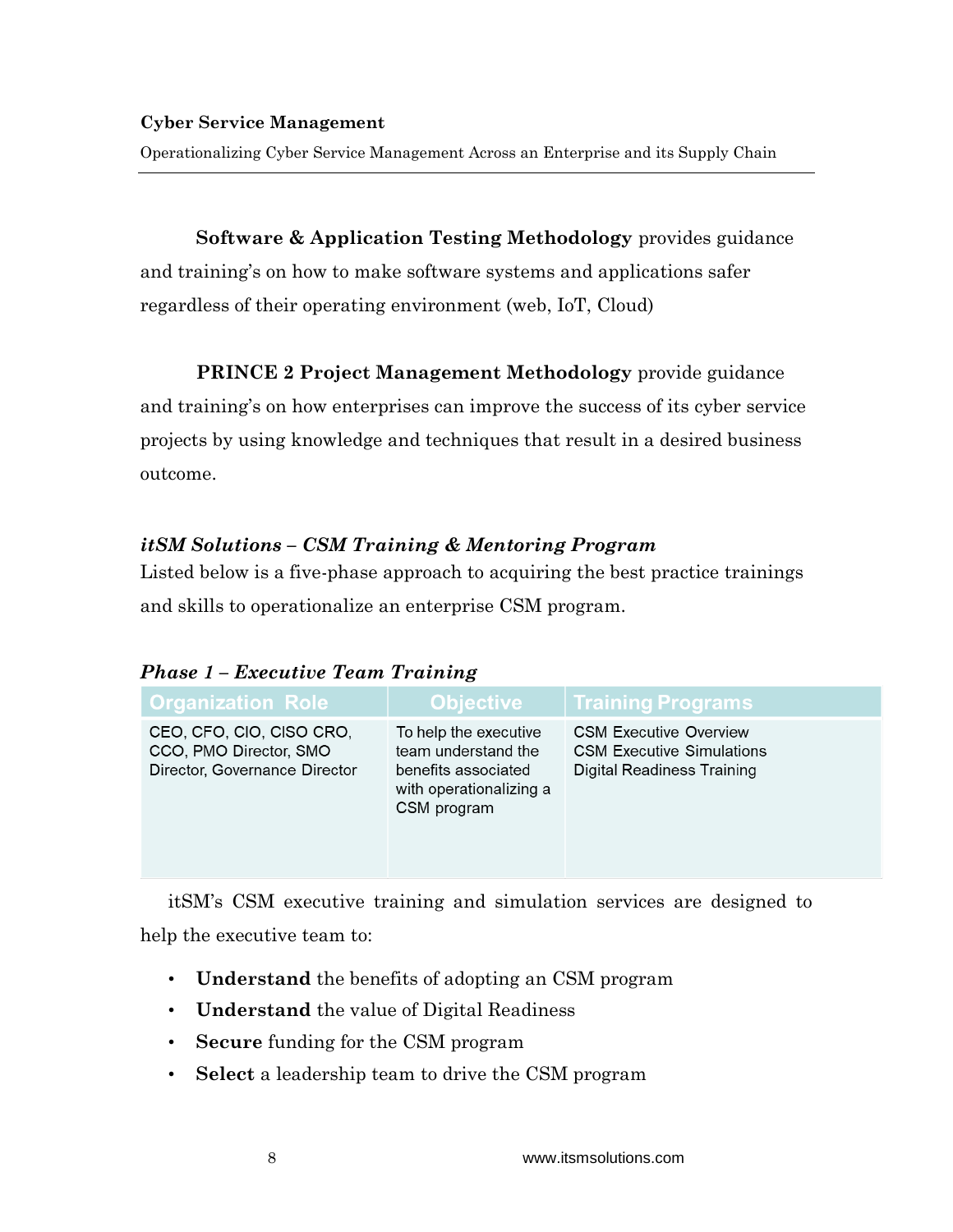Operationalizing Cyber Service Management Across an Enterprise and its Supply Chain

| <b>Organization Role</b>                                                                                     | Objecti <u>ve</u>                                                                                    | <b>Training Programs</b>                                                                                                                                                                                                                                                                               |
|--------------------------------------------------------------------------------------------------------------|------------------------------------------------------------------------------------------------------|--------------------------------------------------------------------------------------------------------------------------------------------------------------------------------------------------------------------------------------------------------------------------------------------------------|
| Practice Owners, Service<br>Owners, Change Mgrs.<br>Operation Mgrs.<br>CSI Mgrs.<br><b>Business Analysts</b> | To help the leadership team acquire<br>the knowledge and skills to develop<br>an actionable CSM plan | <b>CSM Assessment Training</b><br><b>NCSF Assessment Training</b><br>Digital Readiness Training<br>Planning to Change Workshop<br>Internet of Things Training<br><b>ITIL® Training</b><br><b>RESILIA Training</b><br>Prince 2 Training<br><b>NIST Cybersecurity Training</b><br><b>CSM Simulations</b> |

### *Phase 2 – Program Leadership Team Training*

itSM's CSM leadership training and simulation services are designed to help the leadership team acquire a systemic structure for thinking and planning and the skills to:

- **Become** thought leaders for the CSM program
- **Understand** the value of Digital Readiness
- **Perform the Assessment** to identify and document CSM GAPS
- **Organize and Condition** the enterprise for CSM

| <b>Organization Role</b>                                                      | <u> Objective</u>                                                                                                      | <b>Training Program</b>                                                      |
|-------------------------------------------------------------------------------|------------------------------------------------------------------------------------------------------------------------|------------------------------------------------------------------------------|
| All IT staff, senior<br>leadership, stakeholders<br>and supply chain partners | To help condition the enterprise for<br>CSM change through a series of<br>online awareness and simulation<br>trainings | <b>CSM Awareness</b><br><b>CSM Simulations</b><br>Digital Readiness Training |

### *Phase 3 – Enterprise Readiness Training*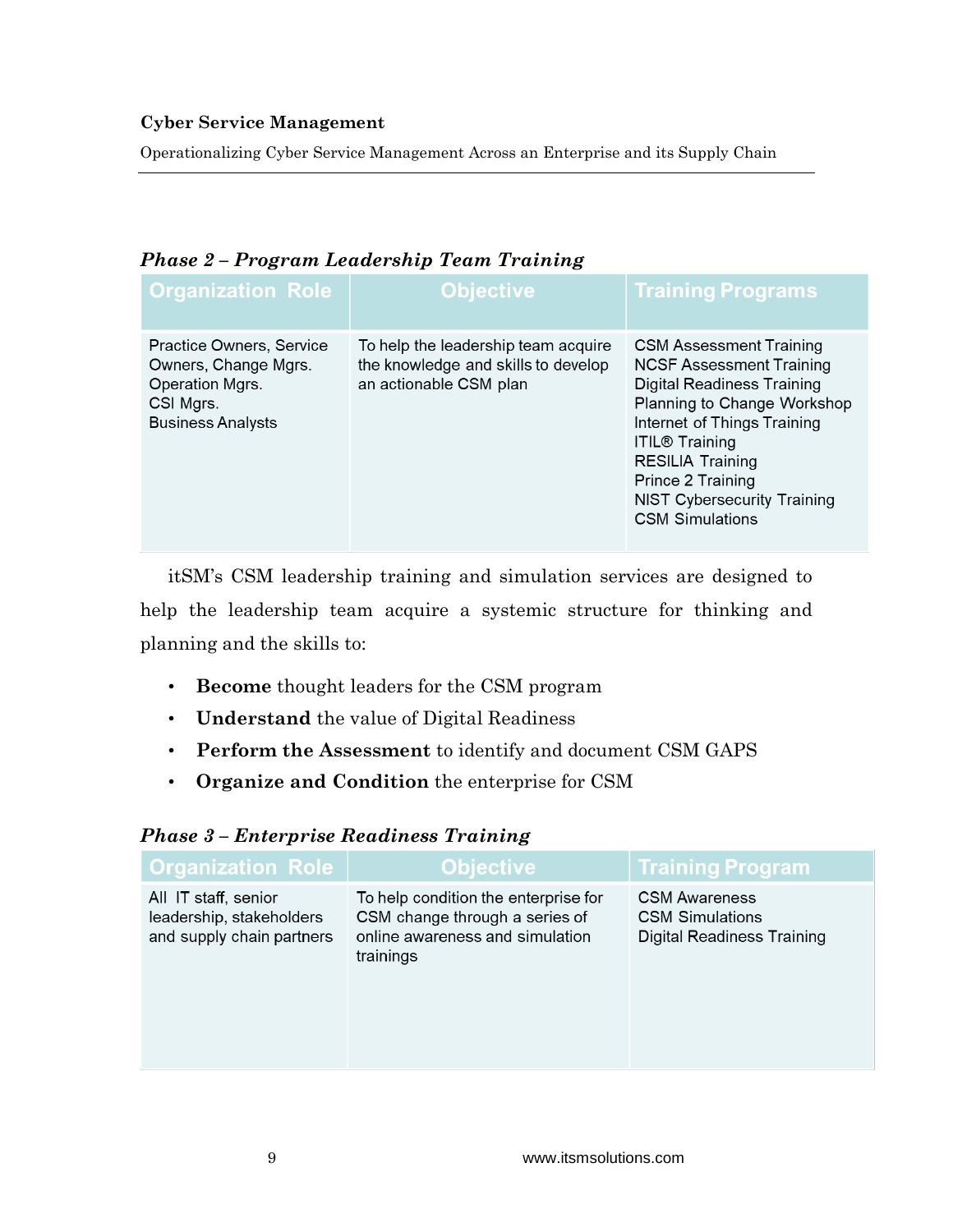Operationalizing Cyber Service Management Across an Enterprise and its Supply Chain

itSM's CSM enterprise training and simulation services enable the enterprise business stakeholders and supply chain partners to:

- **Understand** the CSM program and its value to the organization in terms of improving the quality, risk and security of an enterprise digital service portfolio
- **Understand** the value of Digital Readiness

**Objective Training Programs Organization Role** To provide the CSM 1st Line Mars. **CSM Training** Practice & Service Owners practitioners the knowledge **NIST Cybersecurity Framework Training Architects & Strategists** and skills to plan, design, NIST Cybersecurity Employee Training Operation & System, Analysts implement, operate and NICE Cybersecurity Workforce Trainings **Business & Quality Analysts** improve a CSM program. Internet of Things Training Program & Project Managers **ITIL Trainings** Operation & Change Mgrs. **RESILIA Trainings** Service Level & CSI Mgrs. Prince 2 Trainings **Tool Administrators** ISO 27001 Training Cobit Training **CSM Simulation Trainings** 

*Phase 4A – Practitioner Training*

itSM's CSM information technology training and simulation services will

enable the IT organization to acquire the knowledge and skills to:

• **Plan, Design, Implement, Operate and Improve** a CSM program

| <b>Organization Role</b>                                     | <b>Objective</b>                                                                                          | <b>Training Programs</b>                                                                                    |
|--------------------------------------------------------------|-----------------------------------------------------------------------------------------------------------|-------------------------------------------------------------------------------------------------------------|
| <b>Business Stakeholders</b><br><b>Supply Chain Partners</b> | To provide basic cyber<br>awareness training to all<br>business stakeholders and<br>supply chain partners | <b>CSM Simulation Training</b><br>NIST Cybersecurity Employee Training<br><b>Digital Readiness Training</b> |

*Phase 4B – Supply Chain Training*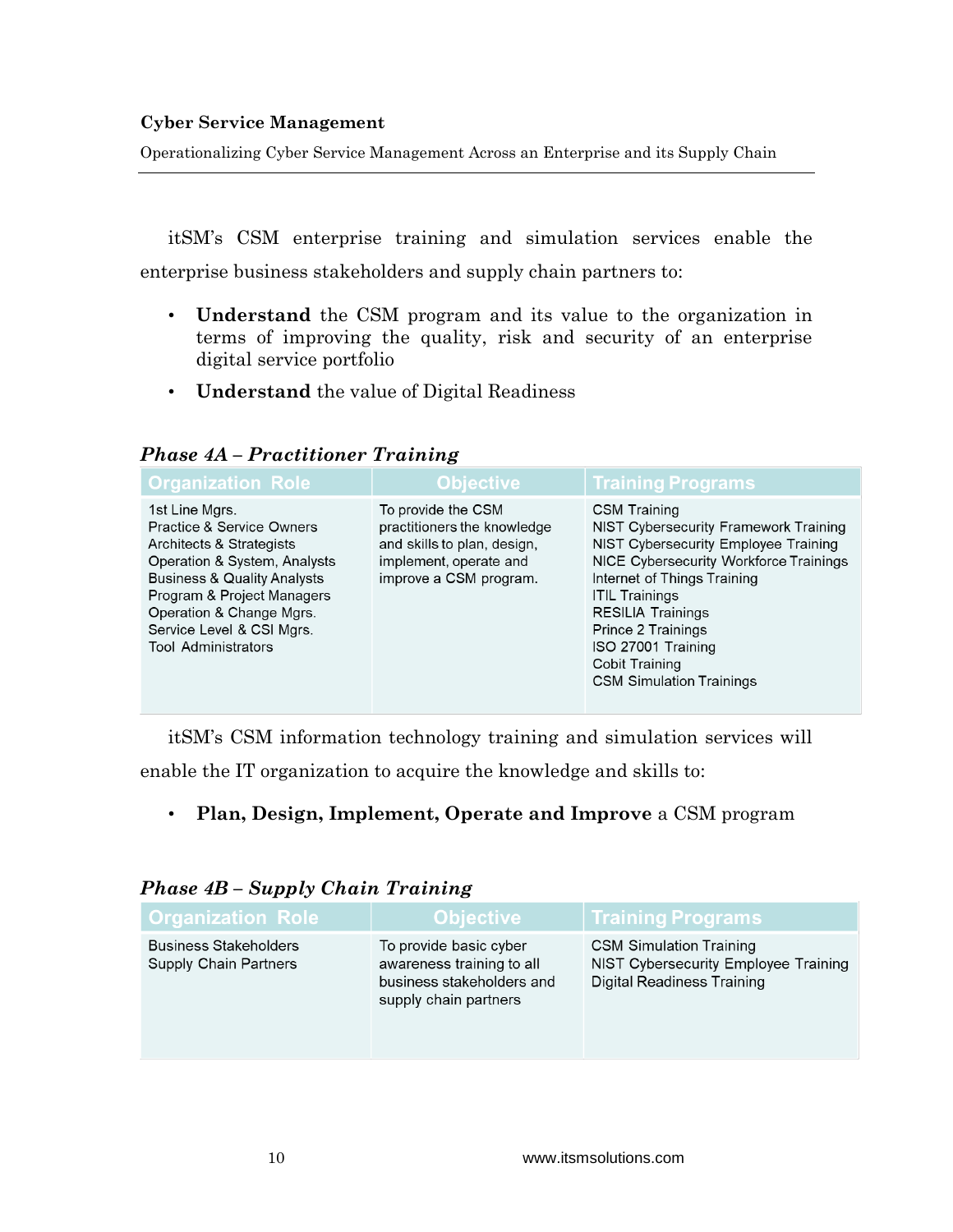Operationalizing Cyber Service Management Across an Enterprise and its Supply Chain

itSM's CSM enterprise training and simulation services enable the enterprise business stakeholders and supply chain partners to:

- **Learn** the techniques cyber criminals are using to break into networks
- **Understand** the results of poor cyber practices
- **Understand** the value of Digital Readiness

### *Phase 5 – Career Pathway Training*

| <b>Organization Role</b> | <b>Objective</b>                                                                                                                       | <b>Activities</b>                                                                                                                  |
|--------------------------|----------------------------------------------------------------------------------------------------------------------------------------|------------------------------------------------------------------------------------------------------------------------------------|
| <b>HR</b> Manager        | To establish HR policies and<br>procedures for training new<br>employees and a career pathway for<br>existing employees practicing CSM | Setup both eLearning and role-<br>based Blended Learning CSM<br>best practice training solutions<br>for new and existing employees |

itSM's HR CSM trainings help HR departments to:

- **Establish** policies and procedures for training new employees
- **Identify** career pathways for existing CSM practitioners.

### *Summary*

Three things are certain: first, cyber services are now at the center of most businesses; second, business is a moving target, third organizations are under attack from those trying to steal the information companies rely on for daily business operations.

The itSM Solutions **Cyber Service Management (CSM**) assessment, remediation, certification and skills training programs enable organizations to learn the knowledge, skills and capabilities to build a proactive, collaborative and balanced approach for managing and protecting its cyber services portfolio.